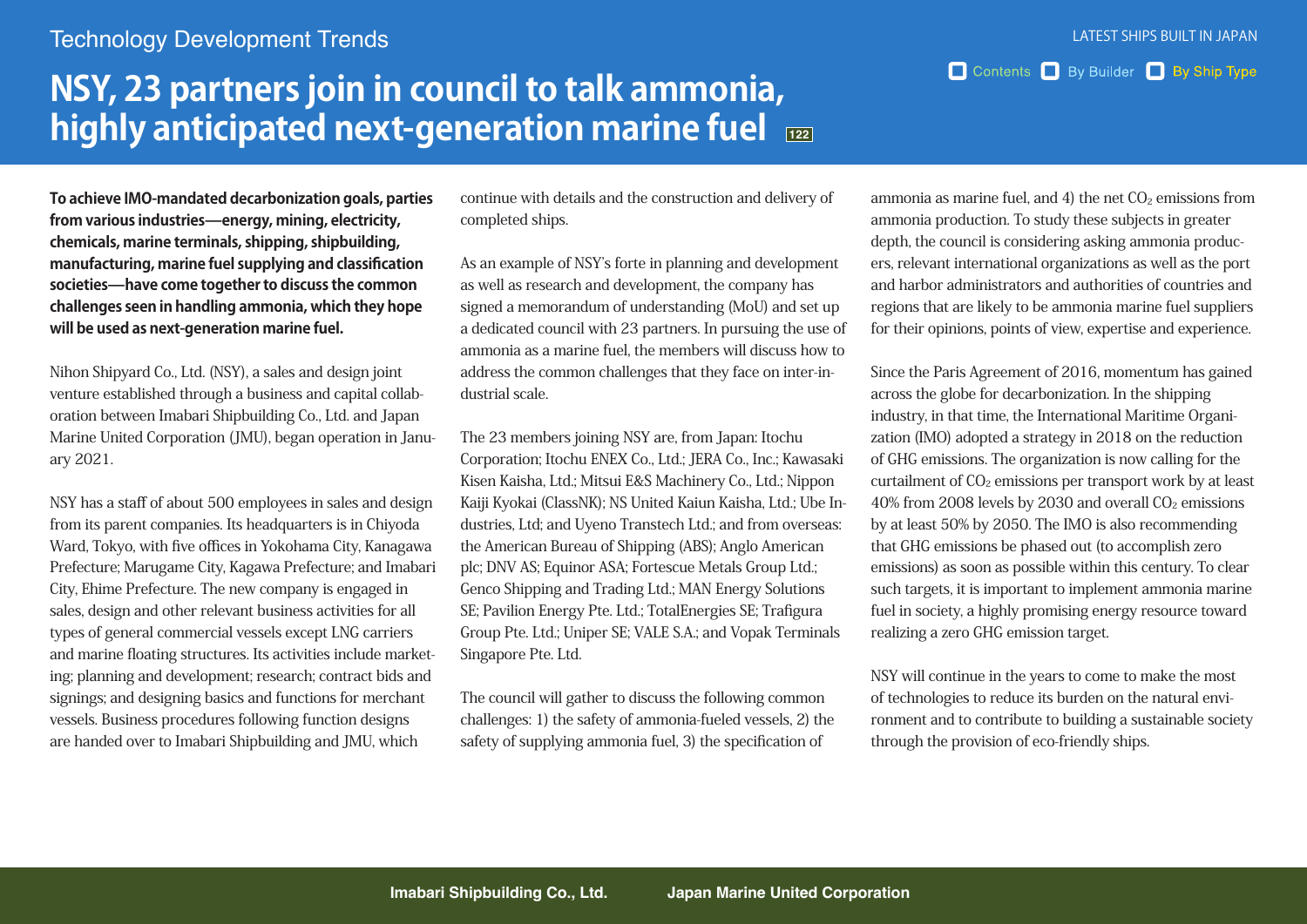### **Technology Development Trends**

# LNG Fuel Gas Supply System (LNG FGSS) **123**



LATEST SHIPS BUILT IN JAPAN

Contents By Builder By Ship Type

Unlike the conventional heavy free, but also capable of reducing fuel oil, LNG is not only SOxroughly 20% of CO<sub>2</sub> emission when compared at same heating .value

Therefore, LNG is considered as one of most expected and practical alternative marine fuel. Recently, carbon neutral methane is recognized as zero-emission marine fuel.

LNG Fuel Gas Supply System (LNG FGSS) developed by Mitsubishi Shipbuilding Co., Ltd. enables all types of marine dual fuel diesel engines to burn LNG as fuel. Solution package offered to our customer shipyards include FGSS lation work, and LNG fuel tanks modules, which minimizes instaland gas engineering services. All hows are based on the cryogenic these technologies and knowgies cultivated through our long liquefied-gas handling technoloexperiences of in-house building and designing LNG/LPG carriers.

**Mitsubishi Shipbuilding Co., Ltd.**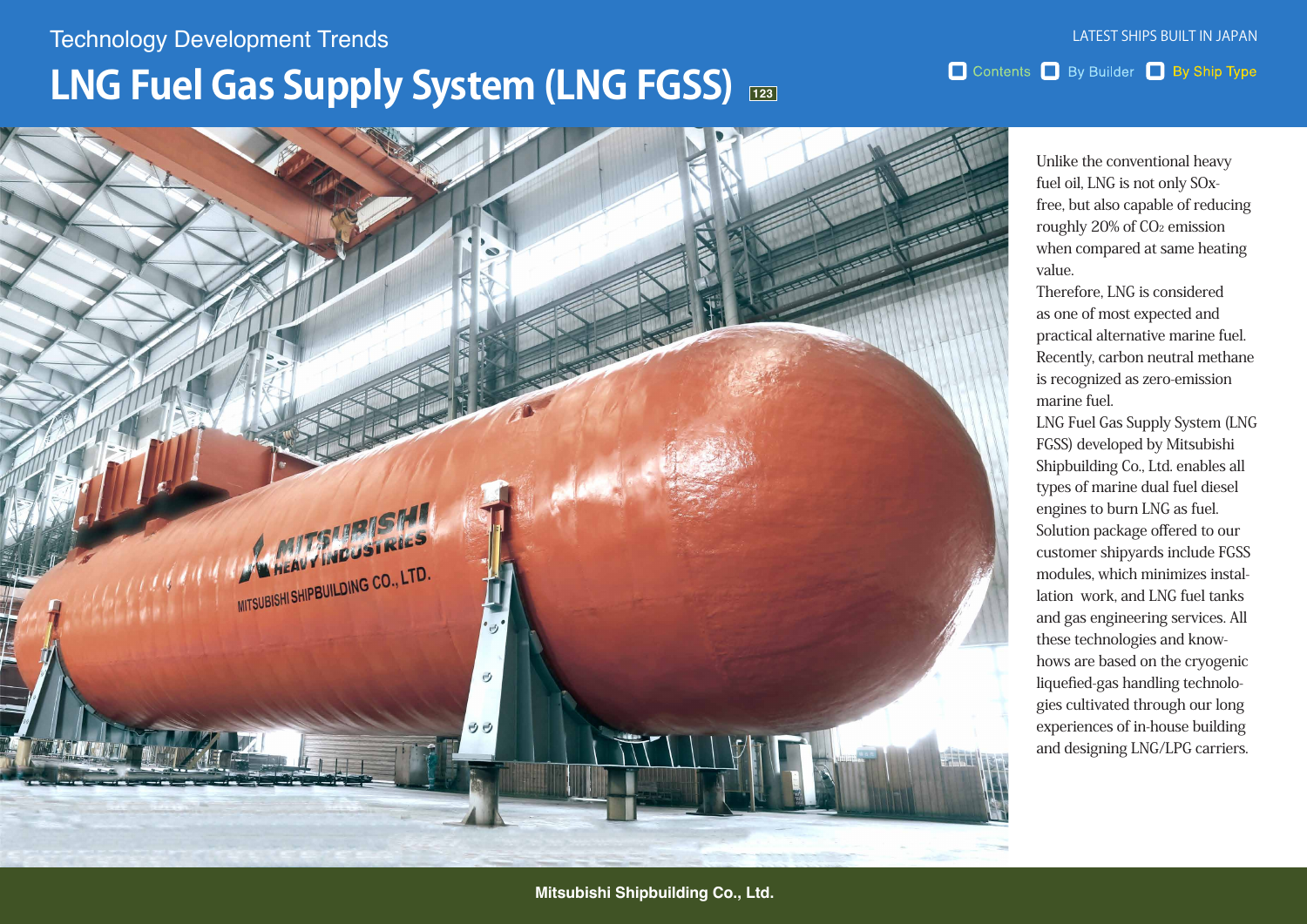# **DIA-SOx Scrubber System** Technology Development Trends

#### Contents By Builder By Ship Type

ishi Shipbuilding Co., Ltd., is the signed and developed by Mitsub-DIA-SOx Scrubber System, deexhaust gas cleaning system to comply with 2021 EGCS Guideline with conventional heavy fuel oil. Both hybrid and open loop system are available

#### DIA-SOx C-Series

- Simple cylindrical scrubber tower
- Multi inlet type

#### DIA-SOx-R-Series

- Scrubber for high power engines
- Multi inlet type
- The unique rectangular tower maximizes the space efficiency, and especially in ultra large container ships it is possible to achieve "zero" cargo loss due to the installation of the scrubber.

The service experience has been aged Hybrid SOx Scrubber System accumulated since Container Packwas firstly installed in 2016. IDIA-SOx-C-Series DIA-SOx-C-Series DIA-SOx-R-Series